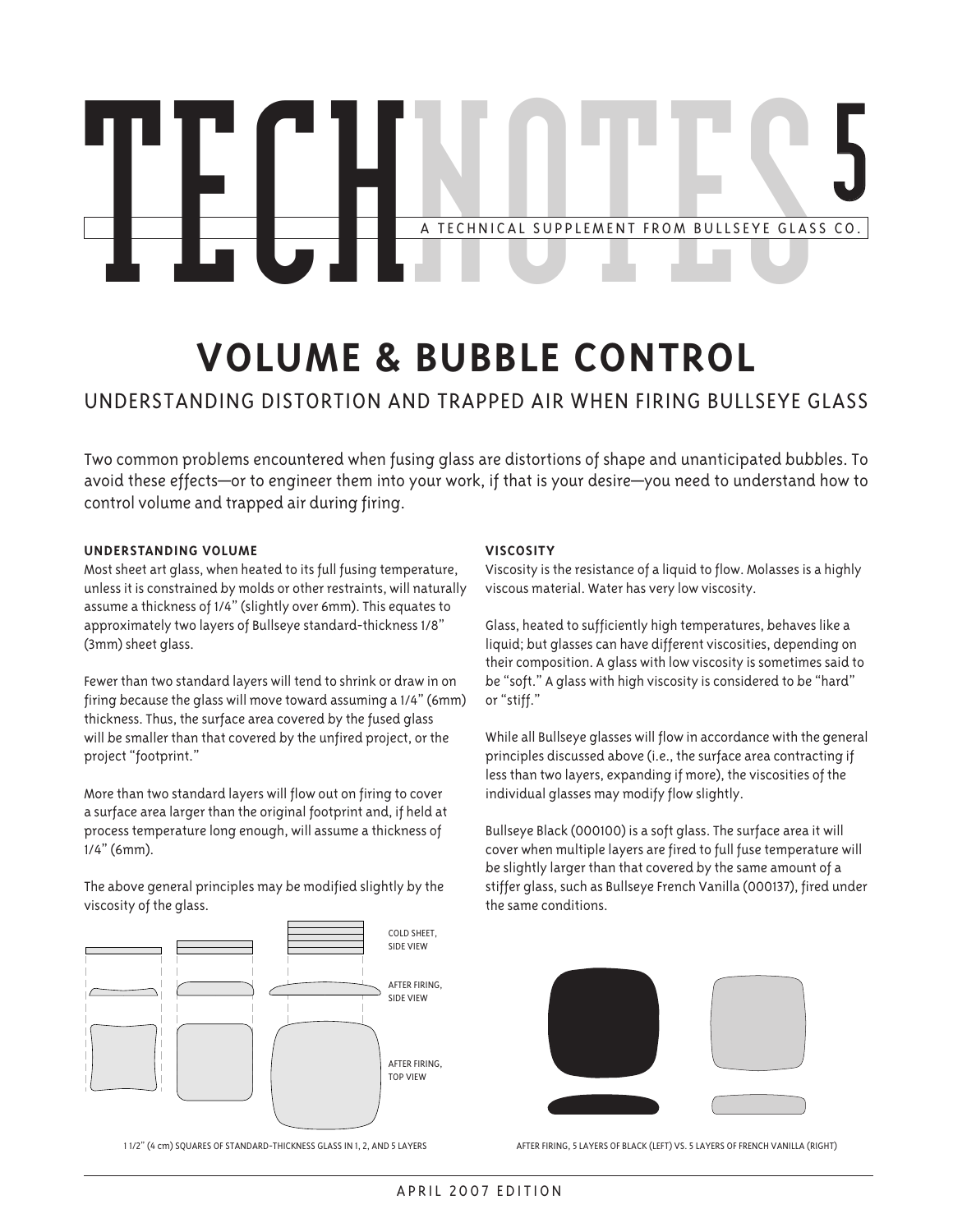#### **the SOFTENING TEMPERATURE**

Just as various types of glass can differ in viscosity, they can also differ in the rates at which they soften. Some glasses will begin to flow at lower temperatures than others. This fact can affect the design of a fused project.

For example, Bullseye Black (000100) will soften before Bullseye White (000113) will. If the softer Black is placed on top of the stiffer White, the Black will soften and flow out over the surface of the White before it sinks into the White base.

On the other hand, if the stiffer White is set on top of the softer Black, the White will sink into the Black base rather than softening and spreading over the surface. The illustration below shows top and side views of these two different lay-ups.



Top views and cross sections of Black and White squares laid on each other

Note that after firing, the surface area covered by the Black square will be slightly larger than that covered by the White square. Note also that the corners of the Black square will be slightly more rounded than those of the White square.

Once you become aware of viscosity and its impact on the fusing process, you'll be able to use its effects to advantage in designing your work.

#### **EFFECT OF VOLUME on DESIGN**

Once you understand how glass flows and seeks a specific thickness when heated, it is easy to understand what happens to work that uses varying thicknesses of glass.

In fused work, sections thinner than 1/4" (6mm) will contract, and sections thicker than 1/4" (6mm) will flow out. These effects will be most noticeable around the perimeter of a fused project. If unrestrained pieces of glass are stacked thickly at the edge of your work, they will flow out beyond the perimeter of the original footprint, creating an irregular edge. If areas close to the edge of your project are less than two layers thick, they will tend to shrink in toward the mass of the work and create an irregular perimeter.

If you are designing a project with areas of varying thickness, keep the variations away from the edge to minimize distortion of the shape or footprint.

#### **CONTROLLING BUBBLES**

Fusing art glass almost always results in the formation of some air bubbles. Controlling the size, shape, and number of bubbles is mostly a matter of paying attention to how air can become trapped between glass layers and between glass and a kiln shelf.

#### **How air gets trapped between layers:**

Many unwanted air bubbles can be generated as a direct result of the firing cycle. If glass is heated too rapidly, the edges of larger pieces can soften and fuse before their interiors do. This quick fusing of edges may trap air between layers, resulting in bubbles. You can reduce unwanted air bubbles by adding a pre-rapid heat soak to the firing cycle. For a typical, two-layered 1/4" (6mm) project, hold the kiln at a temperature between 1150–1250°F (621–677°C) for 15–45 minutes. At this temperature, the glass will soften enough to begin moving, but not enough to fuse. Thus, the top layer can settle onto the bottom layer, squeezing out the air laterally from between the layers. Likewise, using a slower rate of heat in the rapid heat segment of your firing—for example, 400°F (204°C) per hour instead of AFAP (As Fast As Possible)—may reduce the number and size of bubbles.

If the edges of your project are too close to the kiln elements, or if the kiln has side elements only, the direct heat can cause your layers of glass to seal up at the edges before air can escape from between them. Ceramic fiber paper or Hot Damz can be placed on the edges of the shelf to baffle, or shield, the heat from the edges of your glass, thus allowing air to escape from between layers.

Another variable that can contribute to bubble formation is the flatness or waviness of the glass sheets being used in a project. For example, single-rolled (-0000) glasses are less flat than double-rolled (-0030) glasses and, therefore, tend to trap more unwanted air between stacked layers.

Other unwanted bubbles may result from the design of a piece of work. For example, bubbles can form between layers when air pockets are created when stacking component pieces of a design, or when cut pieces do not fit together well.

Also, when trying to avoid bubbles, consider the weight of the materials that you add to the top layer of a piece. If you take two unfused layers of sheet glass and put a "frame" of sheet glass, frit, or powder around the top perimeter of those sheets, the extra weight along the edges of the piece can prevent air from escaping laterally from between the bottom two layers. Thus, air will be trapped, causing bubbles. To prevent such a problem, consider pre-firing the bottom two layers and then adding the frame element in the second firing, or else start the project using 1/4" (6mm) glass.

Placing accessory glasses such as frits, powders, and stringers between layers is an almost certain recipe for bubbles. To avoid bubbles, place accessory materials on the top layer of your project, or pre-fuse them in separate firings to the point where they are smooth and so less likely to trap air when stacked for a subsequent firing.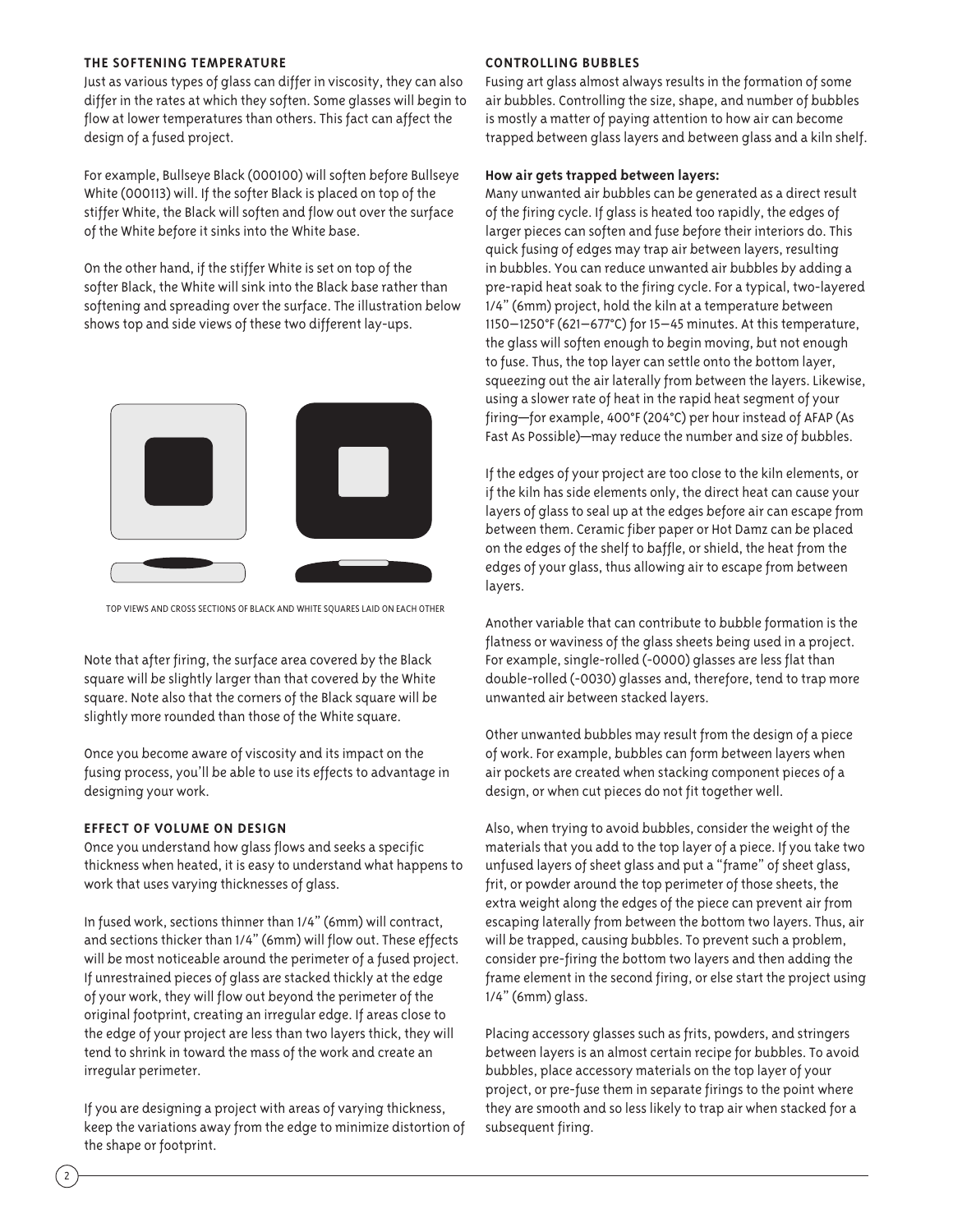**TIP:** To fire two identical disks together, as you might to create the base layers for a plate form, cut the lower disk into strips no more than 1 1/2" (4cm) wide, then reassemble the disk. If the strips are tightly butted together under the upper layer, they will be barely noticeable after fusing, and the piece will be relatively bubble free. This technique will also allow trapped air to escape from between the



**How air gets trapped between glass and the kiln shelf:** Hot air rises. If it cannot escape from underneath a piece laterally, it will force the softened glass upward. While the resulting distortion will not be technically a bubble, it will be generally undesirable. Eventually, if fired to a high enough temperature, the trapped air will push completely through the softened glass, forming a crater or hole in the fused work.

Very large areas of glass, especially if constructed of layers with a total depth of less than 1/4" (6mm), will tend to trap air. Certain other conditions can aggravate this effect.

Moisture in a kiln shelf will turn to steam upon heating, and steam will create bubbles faster than hot air will. Make sure that your kiln shelf is thoroughly dry before firing by heating it to 500°F (260°C) and holding it at that temperature for 20 minutes. Using ceramic fiber paper instead of kiln wash will ensure that any moisture trapped below the glass can escape. The porosity of the ceramic fiber paper will also ensure an escape route for any trapped air.

A shelf that is not flat can also cause bubbles to form. A shelf containing a dip of 1/16" (1.5mm) can create a significant bubble problem for typical fused projects that are 1/4" (6mm) thick. To avoid the problem, check your shelves for flatness by using a straight edge. Shelves that are distorted enough to cause

bubbles or other problems may still work, if fiber paper is used between the glass and the shelf. Otherwise, distorted shelves should be discarded, cut up for other uses, or used only as "foundation" shelves for something like a sand bed.

Excessively rapid heating during the firing cycle can result in some areas of a glass project changing in thickness faster than others. This is especially likely to happen around the perimeter of pieces less than 1/4" (6mm) thick, causing the "escape channels" for air between the glass and the shelf to be impeded. To avoid the problem, consider using a more conservative heating cycle or else firing on a breathable shelf separator, such as ceramic fiber paper, to allow air that would otherwise be trapped to escape.

In slumping, bubbles can form between glass and a mold for a variety of reasons. Bubbles can occur if a mold is not porous and contains no holes through which air can escape as the glass begins to slump into the form. Bubbles can also form if holes are present in a mold, but are positioned so that they become blocked before the glass has finished slumping. Another common way that bubbles form in slumping is when the glass is in contact with the mold for too long or at temperatures that are too high. To prevent these problems, review your program and confirm slumping visually. Best results in slumping are usually obtained by holding the glass at lower temperatures for a longer period of time, rather than at higher temperatures for a shorter period of time.

#### **to prevent the formation of bubbles between layers:**

- 1. Incorporate a pre-rapid heat hold in the firing cycle.
- 2. Lengthen the amount of time spent in the rapid-heating stage.
- 3. Baffle the edges of the piece with fiber paper, Hot Damz, or pieces of sawn-up kiln self.
- 4. Eliminate air pockets from the design.
- 5. Pre-fire layers when necessary or work with 1/4" (6mm) glass.
- 6. Consider cutting the bottom layer of a piece to allow air to escape. (See tip above.)

#### **to prevent the formation of bubbles or distortions between your glass and kiln shelf:**

- 1. Use layers of glass with a thickness of at least 1/4" (6mm)—for example, two layers of 1/8" (3mm) sheet glass.
- 2. Make sure that your shelf is thoroughly dry.
- 3. Use fiber paper between the shelf and the glass.
- 4. Increase the firing time up to full fuse in the rapid-heat stage.
- 5. Make sure that your shelf is flat.
- 6. Be certain that holes in slumping molds are properly positioned.
- 7. Confirm slumping visually.
- 8. Use smaller component pieces in laying up the work. (See tip above.)